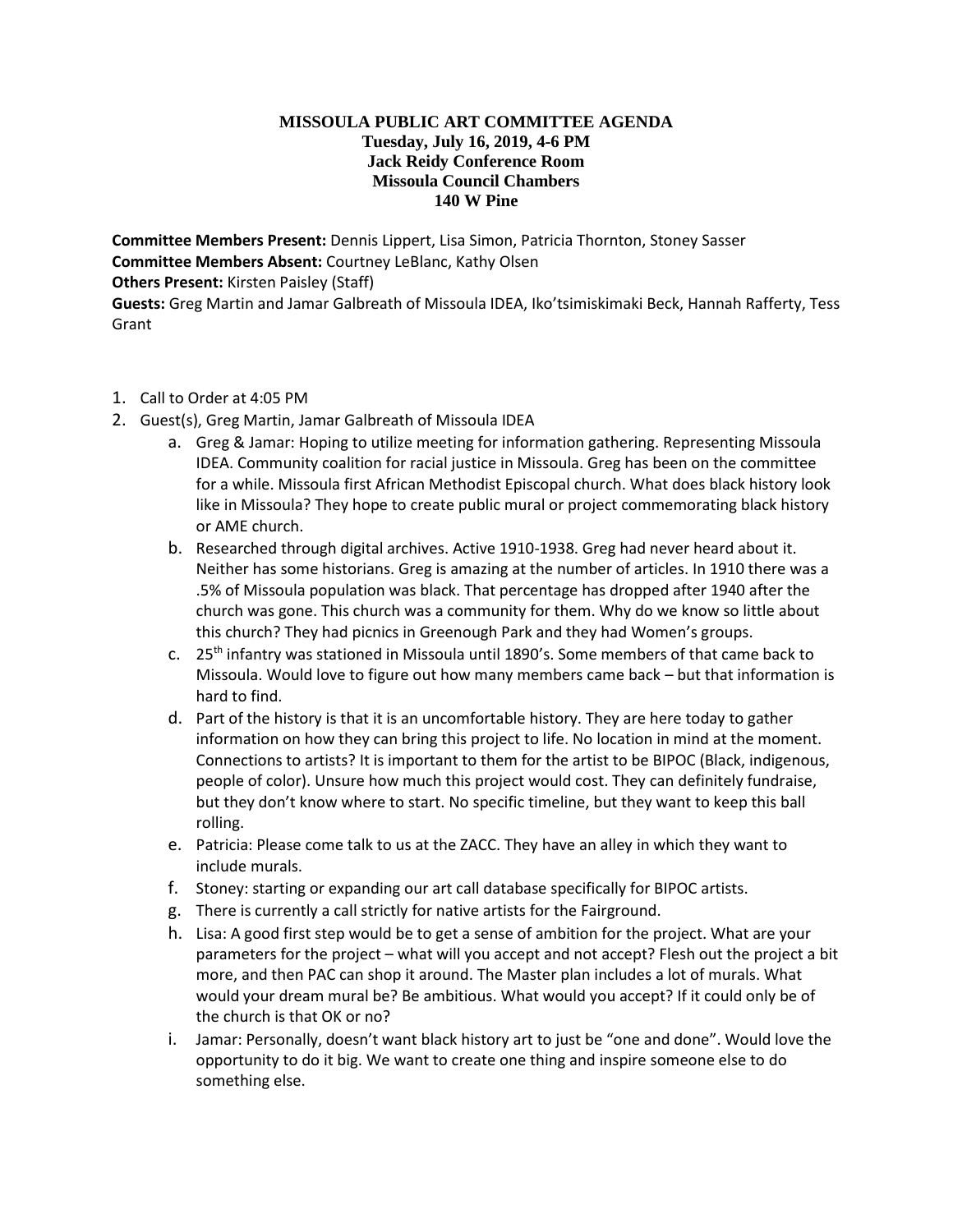- j. Stoney: Home ReSource might be a good resource. It might be good as a committee to form a 1-page of how we can help with these projects. Public vs private.
- 3. Housekeeping Courtney
	- a. For August meeting
- 4. Approval of Minutes
	- a. June 2019 minutes to be approved at August meeting
- 5. Bylaws Courtney
	- a. For August meeting
- 6. Committee Absences/ Term Limits Courtney
	- a. For August meeting
- 7. Public Relations Courtney
	- a. For August meeting
- 8. Greetings Tour Kirsten
	- a. Thought we maybe nixed this in the past? Some are remembering that they maybe got into some legal troubles somewhere?
	- b. Stoney: it seems odd to have a welcome to Missoula project come from outside Missoula.
	- c. Did Destination Missoula weigh in on this? Are we going to get extra tourism from this?
- 9. Prioritizing our goals Courtney
- 10. Announcements, News, or Upcoming Events
- 11. Comments
	- a. Dennis: Would love to see more sculpture downtown.
	- b. Stoney: I think the committee could benefit with formalizing the "mural business".
	- c. Patricia: ZACC Art Alley
	- d. Stoney: Is there a database of spaces that are available for art? Maybe as we continue to flush out details, a sub-committee could start organizing this information and what the possibilities are.
	- e. Lisa: A Mural subcommittee would probably be a good idea.
	- f. Patricia and Stoney would love to see a written compilation of all our rules. Once those are formalized it would be nice to introduce this to the whole committee.
	- g. Lisa: presented her Missoula Beastiary idea. Multiple beasts made by multiple artists.
		- i. Where would these beasts live?
		- ii. Initially Artists would be invited. This would be ongoing and then some would be invited, and some would be through selection.
		- iii. Next would come the Missoula Beastiery website.
			- 1. Patrons can find the beasts, help "feed" (fund) the beast, beasts bio, there are beasts up for adoption where people can vote/donate.
		- iv. There will also be a way people can vote on a beast for the PAC to fund.
		- v. Should these be made of wood? Other materials?
		- vi. Patricia: These should be easily transportable. Some beasts maybe have a home, and some can be more mobile.
		- vii. Stoney: If this project keeps growing, we would have lots of beasts in 10 years. Some beasts could be sold. Maybe later the artist could be commissioned to do a mural with the "Zoolabeast" in it.
	- h. Patricia: Would like to make it a priority to use BIPOC artist for the next project. There have been a few people who were upset about the Van Buren Mural.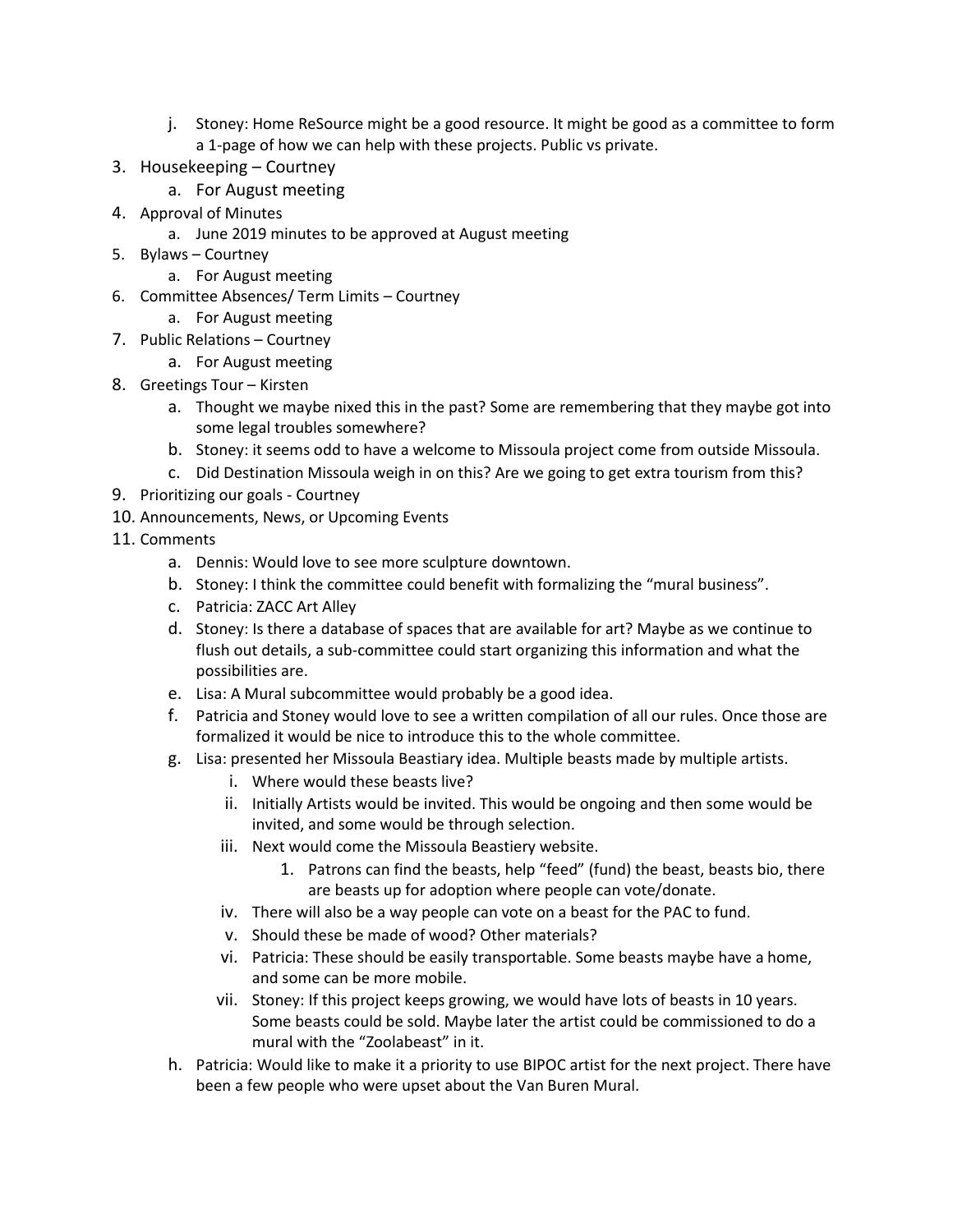- i. Stoney: Maybe we need to make sure the language in our art calls is inclusive and specific to giving preference to BIPOC artists.
- j. Patricia & Stoney: The BIPOC community needs an invitation to participate. A public art call isn't the same as a specific invitation to the BIPOC community. We need to make sure we are reaching that audience.
- k. For August meeting: PAC logo update?
- l. Performance-based art project on agenda in August and beyond.
	- i. to be performers for our August Performance-based art project. The other is Naomi & Lakebottom Sound.
	- ii. Stoney will talk to Courtney about these prospects.
- m. Flaship mural happening now. August 21 presentation.
- n. Reminder: Kirsten is gone July 24 August 13.
- 12. Adjournment at 5:17 PM

**The City makes reasonable accommodations for any known disability that may interfere with a person's ability to participate in this meeting. People needing assistance should provide advanced notice to allow adequate time to make needed arrangements. Please call Heidi Bakula at (406) 552- 6003 or write her at Mayor's office, 435 Ryman, Missoula, MT 59802 to make the request known.** 

## **STRATEGIC PLANNING GOALS 2017-2019**

**Mission:** The Public Art Committee affirms the city's role as an advocate to public art, fosters and enriches the aesthetic of the City of Missoula, values and promotes the contributions of artists to the community and furthers the objectives of Missoula City Ordinance 3221.

**Vision:** The Public Art Committee envisions a community where art and artists are valued, and where public art is integrated into the fabric of our place and enhances the quality of life of its citizens.

**YEAR 1-2017 Outreach and Awareness** A. Create monthly marketing PSAs B. Improve website C. Begin public art education for artists D. Make quarterly reports to council E. Establish a more formal connection to U of M art department F. Engage in community feedback

**Governance** A. Actively invite native representation onto committee B. Bring accounting and professional reporting to council C. Create annual planning and follow plan D. Create a catalogue and condition report E. Intentional use of staff and chair time

**Quality** A. Increase art call submissions

**Fundraising and Project Development** A. Pursue the idea of joining county B. Increase staff time C. Deepen our relationships to other Public Art Committees for inspiration and funding ideas D. Actively seek out grant funding E. Enrich private/public partnerships